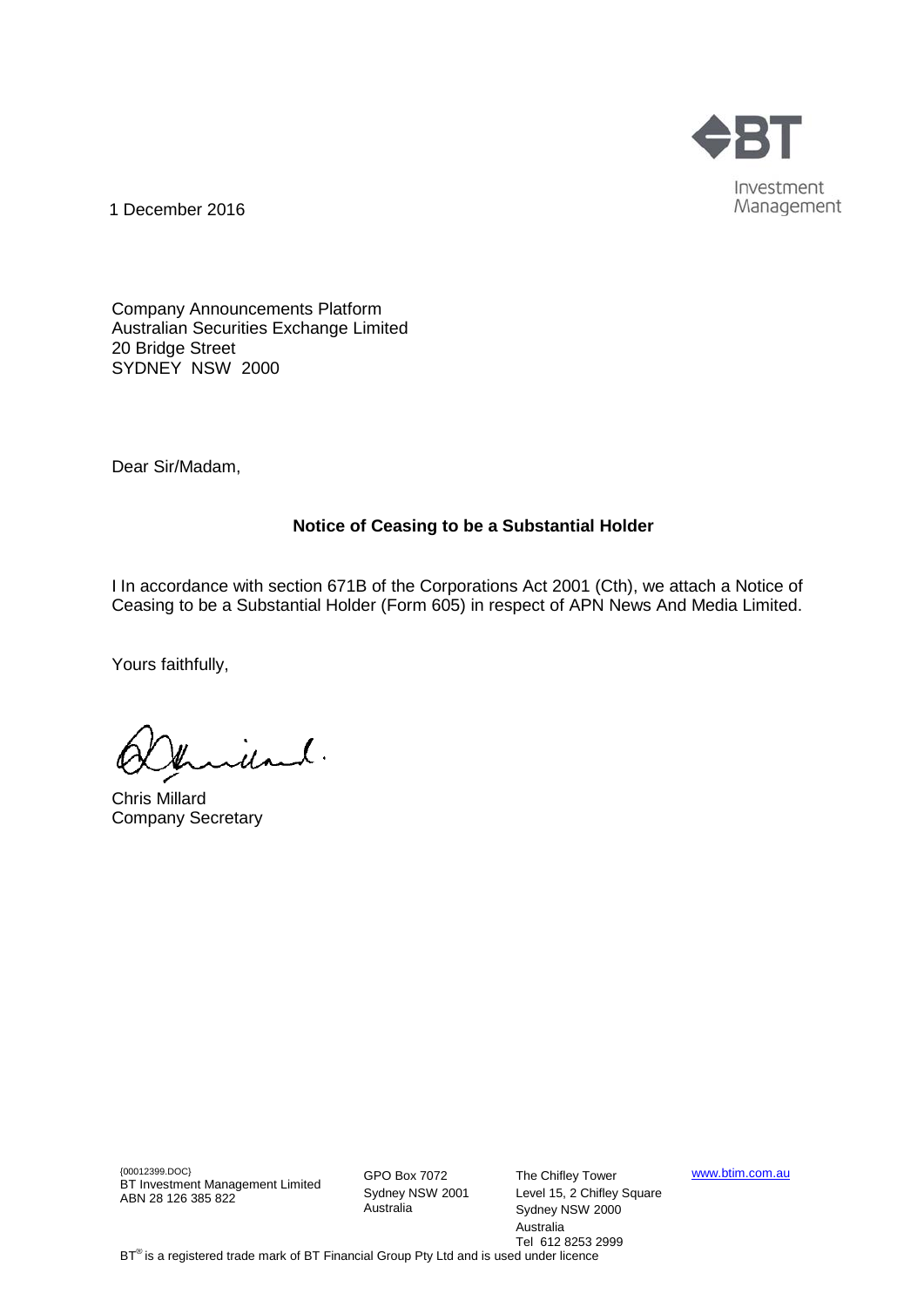### **Form 605**

#### **Corporations Act 2001 Section 671B Notice of ceasing to be a substantial holder**

| To Company Name/Scheme                             | APN NEWS AND MEDIA LIMITED (APN)       |
|----------------------------------------------------|----------------------------------------|
| <b>ACN/ARSN</b>                                    | ACN 008 637 643                        |
| 1.<br>Details of substantial holder(1)             |                                        |
| Name                                               | BT INVESTMENT MANAGEMENT LIMITED (BTT) |
| ACN/ARSN (if applicable)                           | ACN 126 365 822                        |
| The holder ceased to be a<br>substantial holder on | 29/11/2016                             |
| The previous notice was given to the company on    | 08/11/2016                             |
| The previous notice was dated                      | 04/11/2016                             |

#### **2. Changes in relevant interests**

Particulars of each change in, or change in the nature of, a relevant interest (2) of the substantial holder or an associate (3) in voting securities of the company or scheme, since the substantial holder was last required to give a substantial holding notice to the company or scheme are as follows:

| Date of change | Person whose relevant interest<br>changed                                                                                                            | Nature of<br>change $(4)$ | Consideration<br>given in relation<br>to change $(5)$ | Class $(6)$ and<br>number of<br>securities<br>affected | Person's<br>votes<br>affected |
|----------------|------------------------------------------------------------------------------------------------------------------------------------------------------|---------------------------|-------------------------------------------------------|--------------------------------------------------------|-------------------------------|
| 29/11/2016     | BTT & its Associates, BT<br><b>Investment Management</b><br>(Fund Services) Limited *,<br><b>BT</b> Investment Management<br>(Institutional) Limited | See<br>Annexure<br>'A'    | See<br>Annexure 'A'                                   | <b>See</b><br>Annexure<br>'A'                          | <b>See</b><br>Annexure<br>'A' |

\* BT Investment Management (Fund Services) Limited has appointed BT Investment Management (Institutional) Limited to act as the investment manager of the trusts of which it is responsible entity, giving BT Investment Management (Institutional) Limited the capacity to exercise the power to vote or dispose of the shares. BT Investment (Institutional) Limited therefore also has a relevant interest in shares in which BT Investment Management (Fund Services) Limited has a relevant interest.

#### **3. Changes in association**

The persons who have become associates (3) of, ceased to be associates of, or have changed the nature of their association (7) with, the substantial holder in relation to the voting interests of the company or scheme are as follows:

| Name and ACN/ARSN (if applicable) | Nature of association |
|-----------------------------------|-----------------------|
|                                   |                       |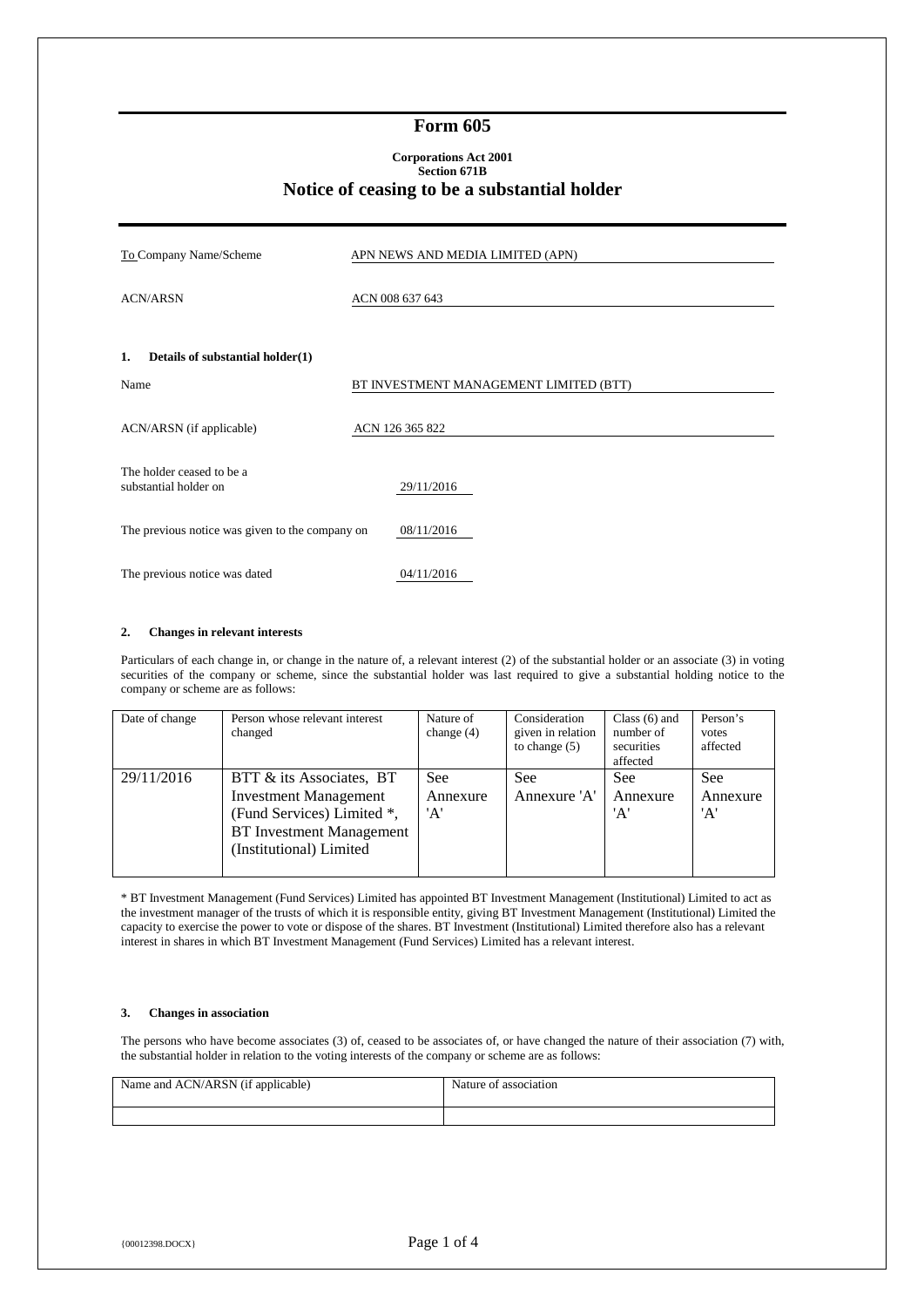## **4. Addresses**

The addresses of persons named in this form are as follows:

| Name                                                | Address                                                                                              |
|-----------------------------------------------------|------------------------------------------------------------------------------------------------------|
| BT Investment Management Limited (BTT)              | Level 14, Chifley Tower, 2 Chifley Square, Sydney NSW<br>2000                                        |
| BT Investment Management (Fund Services)<br>Limited | Level 14, Chifley Tower, 2 Chifley Square, Sydney NSW<br>2000                                        |
| BT Investment Management (Institutional) Limited    | Level 14, Chifley Tower, 2 Chifley Square, Sydney NSW<br>2000                                        |
| APIAM ANIMAL HEALTH LIMITED (AHX)                   | The Company Secretary,<br>APIAM ANIMAL HEALTH LIMITED (AHX)<br>61 Bull St<br><b>BENDIGO VIC 3550</b> |
|                                                     | Tel: $+ 61$ 3 5445 5999                                                                              |

# **Signature**

Print name Chris Millard Capacity Company Secretary

Sign here Date 01/12/2016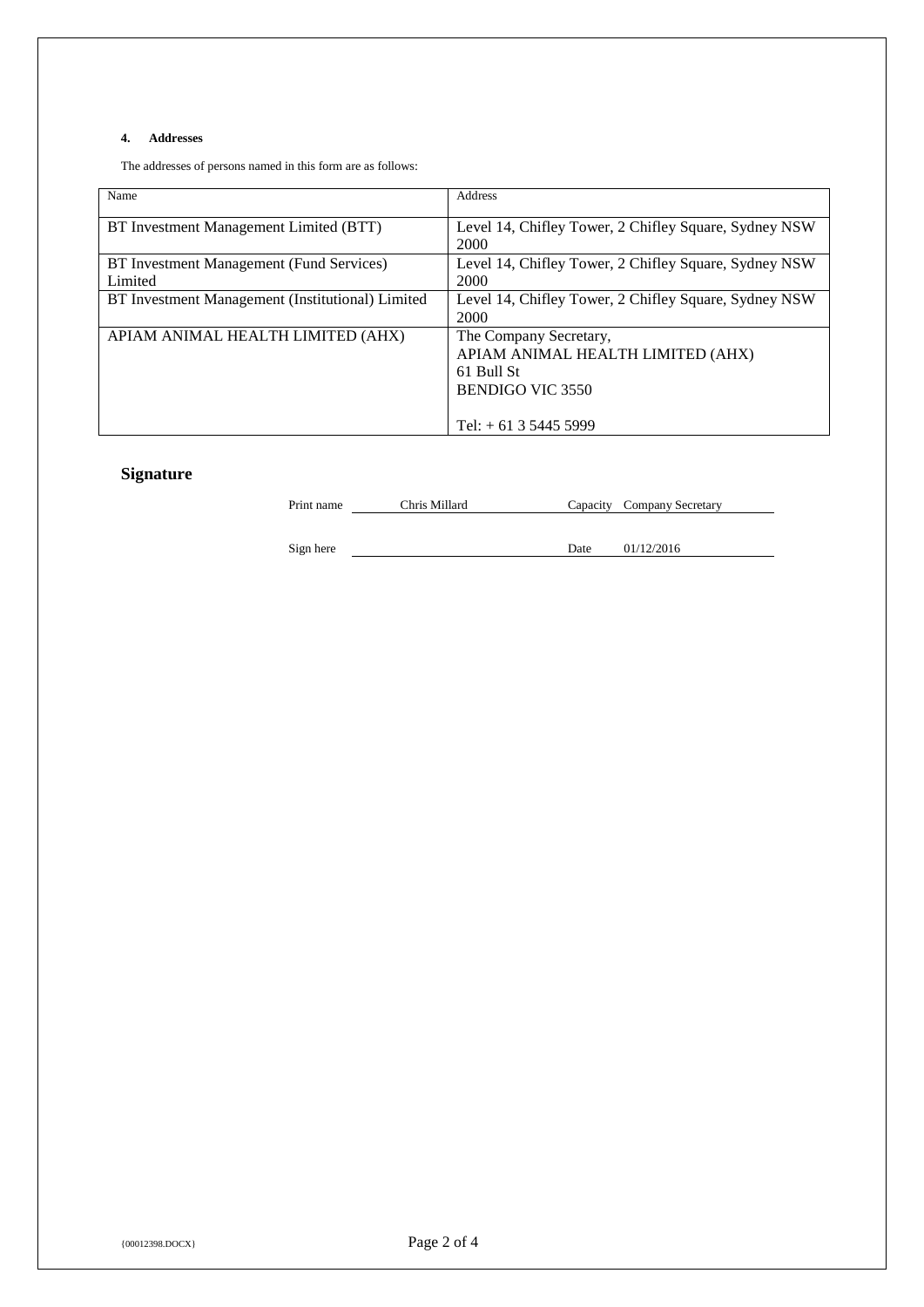## **DIRECTIONS**

- (1) If there are a number of substantial holders with similar or related relevant interests (e.g. a corporation and its related corporations, or the manager and trustee of an equity trust), the names could be included in an annexure to the form. If the relevant interests of a group of persons are essentially similar, they may be referred to throughout the form as a specifically named group if the membership of each group, with the names and addresses of members is clearly set out in paragraph 4 of the form.
- (2) See the definition of "relevant interest" in sections 608 and 671B(7) of the Corporations Act 2001.
- (3) See the definition of "associate" in section 9 of the Corporations Act 2001.
- (4) Include details of:
	- (a) any relevant agreement or other circumstances because of which the change in relevant interest occurred. If subsection 671B(4) applies, a copy of any document setting out the terms of any relevant agreement, and a statement by the person giving full and accurate details of any contract, scheme or arrangement, must accompany this form, together with a written statement certifying this contract, scheme or arrangement; and
	- (b) any qualification of the power of a person to exercise, control the exercise of, or influence the exercise of, the voting powers or disposal of the securities which the relevant interest relates (indicating clearly the particular securities to which the qualification applies).

See the definition of "relevant agreement" in section 9 of the Corporations Act 2001.

- (5) Details of the consideration must include any and all benefits, money and other that any person from whom a relevant interest was acquired has, or may, become entitled to receive in relation to that acquisition. Details must be included even if the benefit is conditional on the happening or not of a contingency. Details must be included of any benefit paid on behalf of the substantial holder or its associate in relation to the acquisitions, even if they are not paid directly to the person from whom the relevant interest was acquired.
- (6) The voting shares of a company constitute one class unless divided into separate classes.
- (7) Give details, if appropriate, of the present association and any change in that association since the last substantial holding notice.